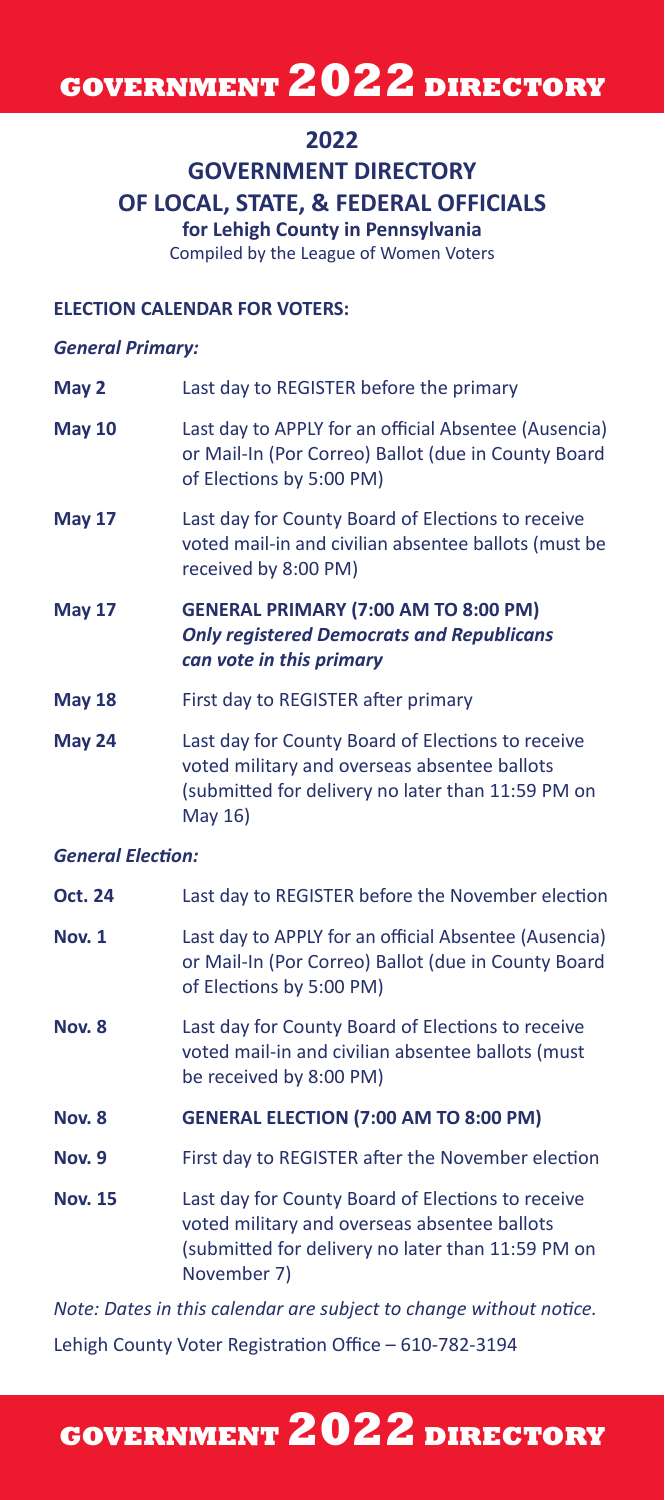### **LEHIGH COUNTY**

\* Lehigh County Government Center, 17 South Seventh Street, Allentown, PA 18101-2400 \*\* Lehigh County Courthouse, 455 West Hamilton Street, Allentown, PA 18101-1614 Contact: 610-782-3000; www.lehighcounty.org **ELECTED OFFICIALS** Term: 4 years **County Executive:** \* (\$75,000) Phillips Armstrong (D) 2025 **District Attorney:** \*\* (\$189,378) James B. Martin (R) 2023 **Clerk of Judicial Records:** \*\* (\$72,100) Andrea E. Naugle (D) 2023 (Civil and Criminal Divisions; Recorder of Deeds Division; Register of Wills Division) **Sheriff:** \*\* (\$72,100) Joe Hanna (R) 2023 **Controller:** \* (\$72,100) Mark Pinsley (D) 2023 **Coroner:** \*\* (\$72,100) Eric D. Minnich (D) 2023 **Commissioners:** \* 610-782-3050; *Chair* (\$8,000) Geoff Brace (D, District 4) 2025; (others \$7,000) *Vice Chair* Antonio Pineda (R, District 1) 2025; *District Commissioners* Jeffrey Dutt (R, District 5) 2025; Ron W. Beitler (R, District 2) 2025; Zachary Cole Borghi (D, District 3) 2025; *At Large* Dan Hartzell (D) 2023; Robert Elbich (D) 2023; David Harrington (D) 2023; Zakiya Smalls (D) 2023. **Commissioners' Meetings:** 2<sup>nd</sup> and 4<sup>th</sup> Wednesday, 7:30 p.m., Government Center, except as otherwise advertised. **APPOINTED OFFICIALS Director of Administration:** \* (\$119,858) Edward D. Hozza Jr. **Director of Human Services:** \* (\$116,402) Kay Achenbach **Director of Community & Economic Development:** \* (\$116,402) Frank Kane **Director of General Services:** \* (\$119,858) Richard Molchany **Director of Corrections:** \* (\$122,299) Janine Donate **County Solicitor:** \* (part-time, \$90,266) Thomas Caffrey, Esq. **Chief Public Defender:** \*\* (\$119,858) Kimberly Makoul-Goodge, Esq. **LEHIGH COUNTY JUDICIARY Court of Common Pleas \*\* Term:** 10 years (Re-election by a retention ballot) **President Judge:** (\$198,837) J. Brian Johnson, 2023; (others \$197,119) in order of seniority: Robert L. Steinberg, 2027; James T. Anthony, 2027; Michele A. Varricchio, 2027; Douglas G. Reichley, 2031; Melissa Pavlack, 2027; Anna-Kristie Morffi Marks, 2029; Tom Caffrey, 2031; Tom Capehart, 2031; Senior Judge Carol K. McGinley (retired 2017); Senior Judge Kelly L. Banach (retired 2020); Senior Judge Edward D. Reibman (retired 2021).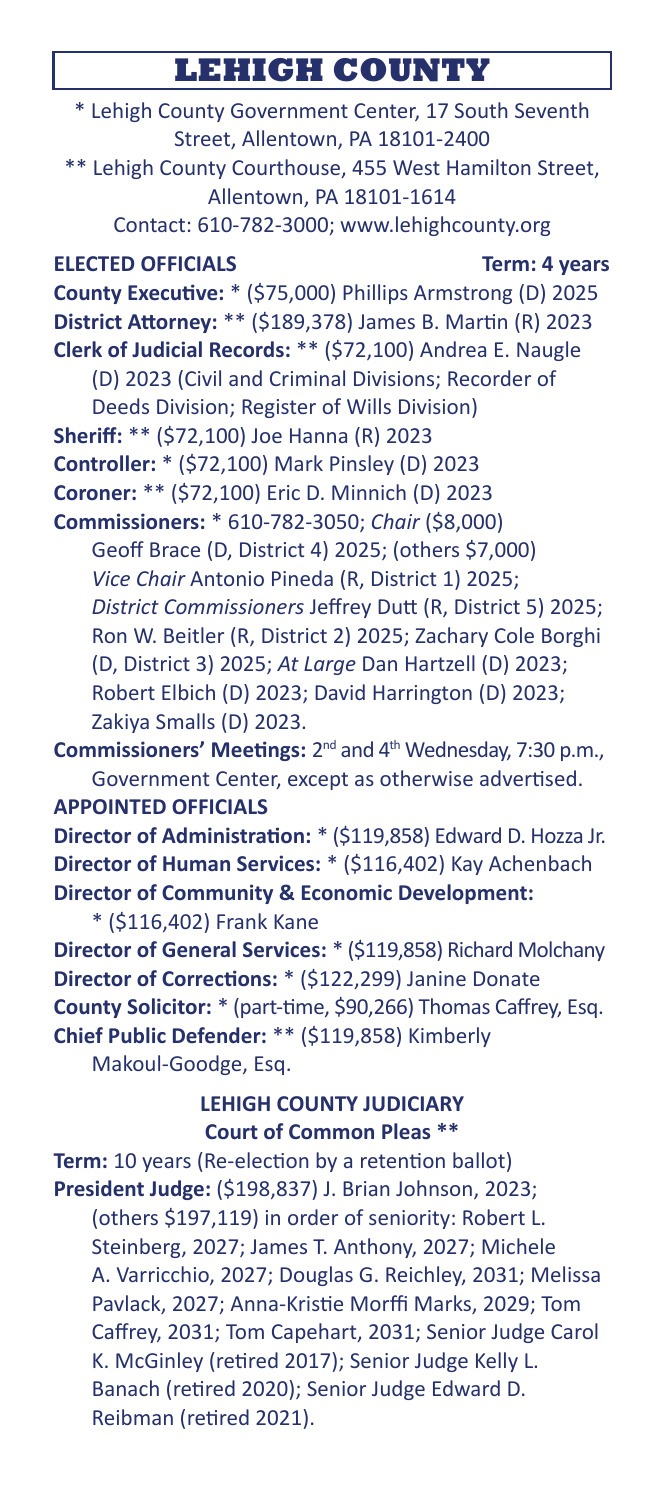# **LEHIGH COUNTY**

|           | LEHIGH COUNTY MAGISTERIAL DISTRICT JUSTICES                               |  |
|-----------|---------------------------------------------------------------------------|--|
|           | 31st Judicial District (\$93,338) **<br>Term: 6 years                     |  |
| District: |                                                                           |  |
|           | 1-01 Linda Vega Sirop, 2027 - 610-432-3080; Allentown                     |  |
|           | wards 8, 10.                                                              |  |
| $1 - 02$  | Rashid O. Santiago, 2025 - 610-432-8700; Allentown<br>wards 4, 7, 11.     |  |
| 1-03      | Ronald S. Manescu, 2027 - 610-434-7903; Allentown<br>wards 3, 13, 17, 18. |  |
| 1-04      | David M. Howells, 2023 - 610-797-0906; Allentown                          |  |
|           | wards 2, 12, 19.                                                          |  |
| $1 - 05$  | Michael D. D'Amore, 2023 - 610-439-0661; Allentown                        |  |
|           | wards 14, 15; Hanover Twp (Lehigh County);<br>Catasauqua.                 |  |
| $1 - 06$  | Amy Zanelli, 2027 - 610-691-3950; Bethlehem wards                         |  |
|           | 10, 11, 12, 13; Fountain Hill.                                            |  |
| $1 - 07$  | Todd P. Heffelfinger, 2025 - 610-437-6096; Whitehall                      |  |
|           | Twp; Coplay.                                                              |  |
| $1 - 08$  | Michael J. Pochron, 2023 - 610-797-8724; Salisbury                        |  |
|           | Twp; Allentown ward 16.                                                   |  |
| 2-01      | Karen C. Devine, 2027 - 610-782-3834; Allentown                           |  |
|           | wards 1, 5, 6, 9.                                                         |  |
| $2 - 02$  | Jacob E. Hammond, 2025 - 610-434-2070; North                              |  |
|           | Whitehall Twp; South Whitehall Twp.                                       |  |
| $2 - 03$  | Vacant, 2023 - 610-967-2888; Emmaus; Macungie;                            |  |
|           | Lower Macungie Twp voting districts 3, 8, 9.                              |  |
| $3 - 01$  | Tom Creighton, 2023 - 610-767-8641; Slatington;                           |  |
|           | Heidelberg Twp; Lowhill Twp; Lynn Twp; Washington                         |  |
|           | Twp; Weisenberg Twp.                                                      |  |
| $3 - 02$  | Michael Faulkner, 2023 - 610-398-1167; Alburtis;                          |  |
|           | Lower Macungie Twp voting districts 1, 2, 4, 5,                           |  |
|           | 6, 7, 10; Upper Macungie Twp.                                             |  |
| $3 - 03$  | Dan Trexler, 2025 - 610-282-1555; Coopersburg;                            |  |
|           | Lower Milford Twp; Upper Milford Twp;                                     |  |
|           | Upper Saucon Twp.                                                         |  |
|           | <b>CITIES</b>                                                             |  |
|           | <b>CITY of ALLENTOWN</b>                                                  |  |

City Hall, 435 Hamilton Street, Allentown, PA 18101 **Contact:** 610-437-7546; www.allentownpa.gov **ELECTED OFFICIALS** Term: 4 years **Mayor:** (\$95,000) Matt Tuerk (D) 2025; 610-437-7546. **Controller:** (\$49,894) Jeff Glazier (D) 2023; 610-437-7528. **Council:** 610-437-7556. *President* (\$6,649) Cynthia Mota (D) 2025; (others \$6,149) *Vice President* Ed Zucal (D) 2025; Candida Affa (D) 2023; Cecilia Ce-Ce Gerlach (D) 2023; Daryl Hendricks (D) 2025; Joshua Siegel (D) 2023; Natalie Santos (D) 2025. Meetings: 1<sup>st</sup> and 3<sup>rd</sup> Wednesday, 7:00 p.m., Council Chambers, City Hall.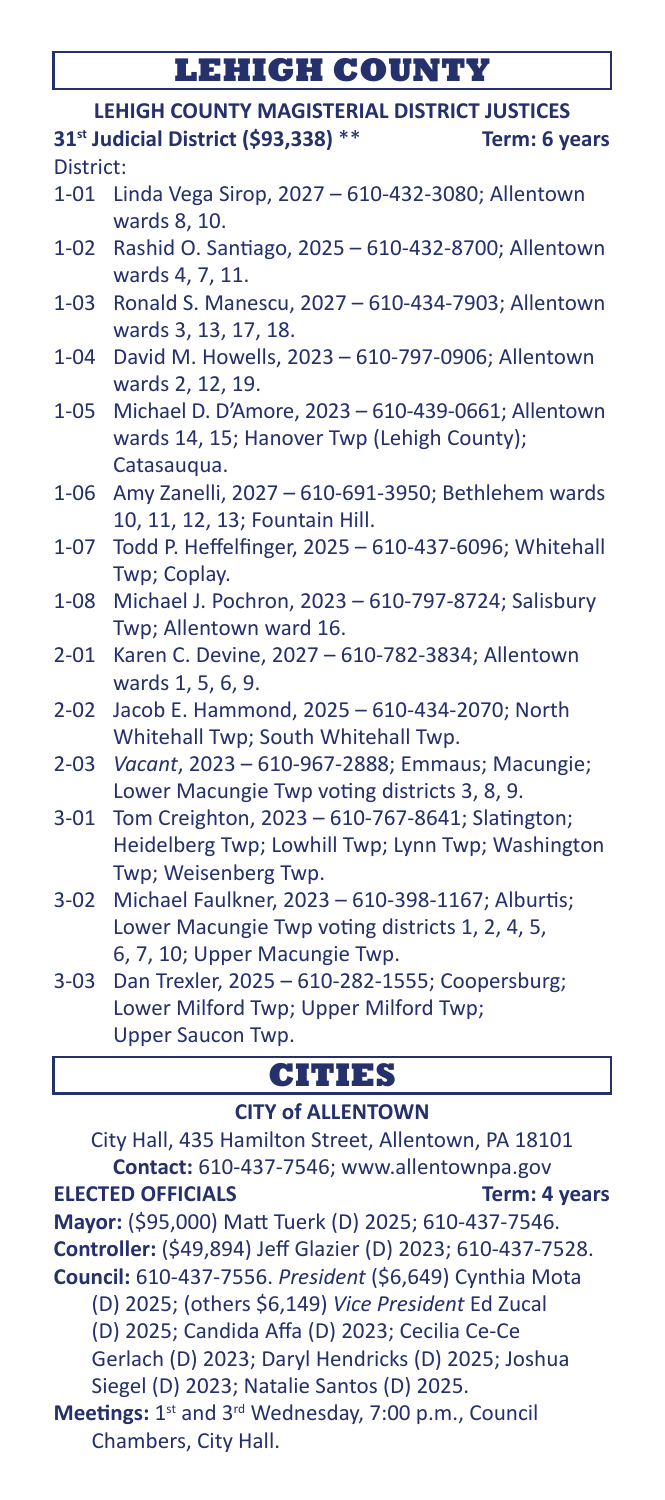### **CITIES**

### **CITY of BETHLEHEM**

Bethlehem City Hall, City Center, 10 East Church Street, Bethlehem, PA 18018-6025 **Contact:** 610-865-7000; Fax 610-865-7019; www.bethlehem-pa.gov

**ELECTED OFFICIALS** Term: 4 years **Mayor:** (\$90,500) J. William Reynolds (D) 2025 **Controller:** (\$49,000) George Yasso (D) 2025 **Treasurer:** (\$1,800) Kaija L. Farber (D) 2023 **Council:** *President* (\$7,600) *Vacant*; (others \$7,100) Michael G. Colón (D) 2023; J. William Reynolds (D) 2023; Dr. Paige Van Wirt (D) 2023; Grace Crampsie Smith (D) 2025; Kiera Wilhelm (D) 2025; Hillary G. Kwiatek (D) 2025; Rachel Leon (D) 2025.

Meetings: 1<sup>st</sup> and 3<sup>rd</sup> Tuesdays, 7:00 p.m., City Hall.

### **BOROUGHS**

#### **BOROUGH OF ALBURTIS**

Borough Hall, 260 Franklin Street, P.O. Box 435, Alburtis, PA 18011 **Contact:** 610-966-4777; Fax 610-965-5517; www.alburtis.org **Manager:** (\$69,557) Sharon Trexler (appt.) **Mayor:** (\$1,875) Kathleen Palmer (D) 2025 **Council:** (4-year term; \$1,875) *President* Ronald Delaco (R) 2023; *Vice President* Steven Hill (R) 2025; *2nd Vice President* Vacant; Stephen Kaufman (D) 2023; Vanessa Taggart (D) 2023; Hector Vazquez (D) 2025; John Aleszczyk (R) 2023; Stephen Nemeth (D) 2025; Chad David Atkins (R) 2023. **Meetings:** 2nd and last Wednesday, 7:00 p.m., Borough Hall. **BOROUGH OF CATASAUQUA** Municipal Complex, 90 Bridge Street, Catasauqua, PA 18032-2598 **Contact:** 610-264-0571; Fax 610-264-8228; www.catasauqua.org **Manager:** (\$104,000) Stephen M. Travers (appt.) **Mayor:** (4-year term; \$2,150) Barbara A. Schlegel (R) 2025 **Council:** (4-year term) *President* (\$2,150) Brian D. Bartholomew (D) 2023; (others \$2,000) *Vice President* Howard Cunningham (R) 2025; Eugene Schlegel (R) 2023; Cameron Smith (D) 2023; Paul Cmil (R) 2025; Jill Smerdon (R) 2025; David Bernini (D) 2023. **Meetings:** 1<sup>st</sup> Monday, 7:00 p.m., Municipal Complex. **BOROUGH OF COOPERSBURG** Borough Hall, 5 North Main Street, Coopersburg, PA 18036-1525 **Contact:** 610-282-3307; Fax: 610-282-4668; www.coopersburgborough.org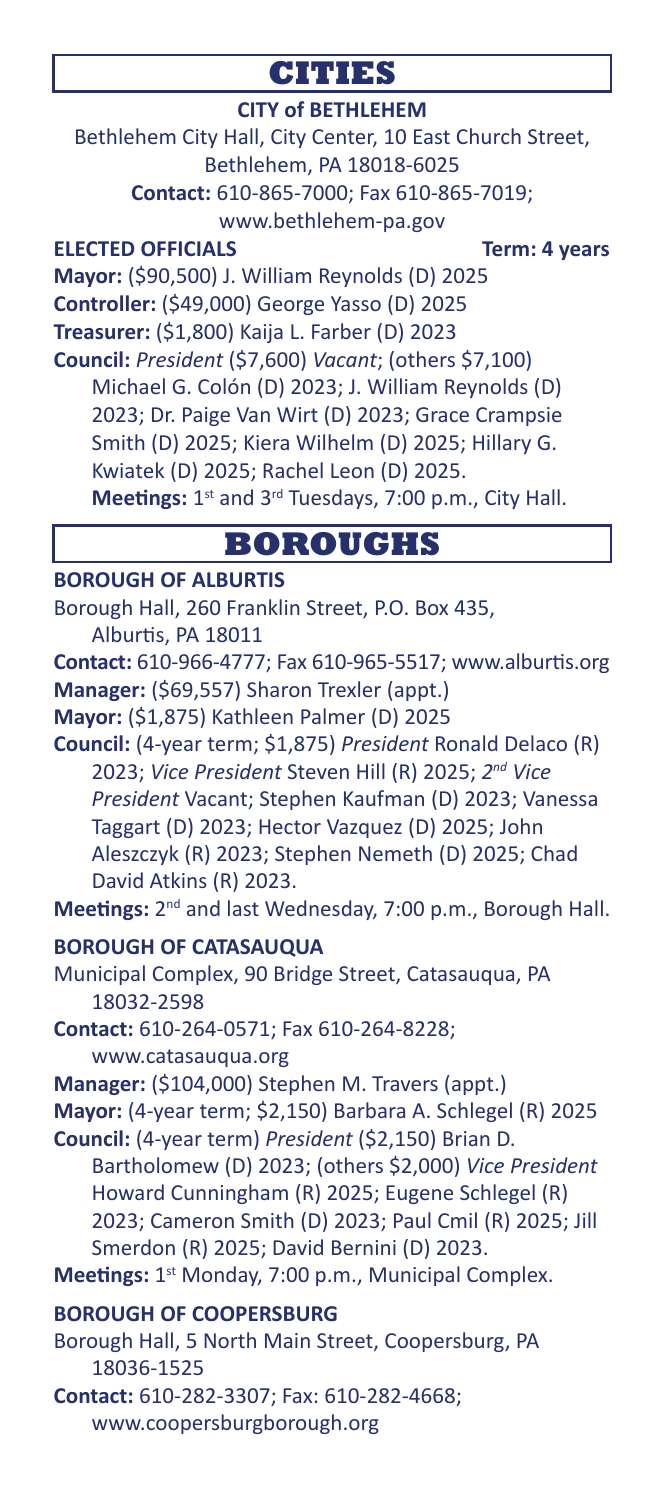## **BOROUGHS**

**Manager:** (\$80,500) Timothy Paashaus (appt.) **Mayor:** (4-year term; \$400) Gary Hovis (R) 2025 **Council:** (4-year term; \$300) *President* Dick Poot (D) 2023; *Vice President* William W. Kane (R) 2023; Paul Dietz (R) 2025; Joseph Ellenberger (R) 2025; Danielle Thrapp (D) 2023; Christine E. Norman (R)

2025; Eric K. Dowdle (R) 2025.

**Meetings:** 3rd Tuesday, 7:00 p.m., Borough Hall

### **BOROUGH OF COPLAY**

Municipal Building, 98 South 4<sup>th</sup> Street, Coplay, PA 18037 **Contact:** 610-262-6088; Fax 610-262-4591;

www.coplayborough.org; info@coplayborough.org **Administrator:** (\$57,139) Kimberly Bachman (appt.) **Mayor:** (4-year term; \$1,800) Stephen Burker (D) 2025

**Council:** (4-year term) *President* (\$1,800) Louis Bodish (D) 2025; (others \$1,500) *Vice President* Charles Sodl (D) 2025; Mike Dreisbach (D) 2024; Janet Eisenhauer (D) 2023; Carl Luckenbach (D) 2025; Mark Molitoris (D) 2023; Rick Kern (D) 2023.

Meetings: 2<sup>nd</sup> Tuesday, 7:00 p.m. (Workshops 1<sup>st</sup> Tuesday, 7:00 pm), Municipal Building.

### **BOROUGH OF EMMAUS**

Temporary Borough offices, 420 South Tenth Street, Emmaus, PA 18049

**Contact:** 610-965-9292; Fax 610-965-0705; www.borough.emmaus.pa.us

**Manager:** (\$133,634) Shane Pepe (appt.)

**Mayor:** (4-year term; \$3,600) Lee Ann Gilbert (R) 2025 **Council:** (4-year term) *President* (\$3,250) Brent Labenberg

(R) 2025; (others \$2,800) *Vice President* Chris Defrain (R) 2023; Roy Anders (D) 2025; John W. Hart (D) 2023; Shana Baumgartner (D) 2025; Teri Sorg-McManamon (D) 2023; Chad Balliet (R) 2023.

Meetings: 1<sup>st</sup> and 3<sup>rd</sup> Monday, 7:00 p.m., St. John's UCC, 139 North Fourth Street, Emmaus.

**BOROUGH OF FOUNTAIN HILL**

Municipal Building, 941 Long Street, Fountain Hill, PA 18015

**Contact:** 610-867-0301; Fax 610-867-7153; www.fountainhill.org

**Manager:** (\$92,130) Anthony Branco (appt.)

**Mayor:** (4-year term; \$2,000) Michael Johnson (D) 2025

**Council:** (4-year term) *President* (\$2,000) Norman E. Blatt Jr. (D/R) 2025; (others \$1,500) *Vice President* Annamarie Jordan (D) 2023; Jamie Johnson (D) 2023; Douglas Trotter Jr. (D) 2023; Philip Trabel (R) 2025; Will Rufe (D) 2025; Erica Graham (D) 2025.

**Meetings:** 1<sup>st</sup> Monday and 3<sup>rd</sup> Wednesday, 7:00 p.m., Municipal Building.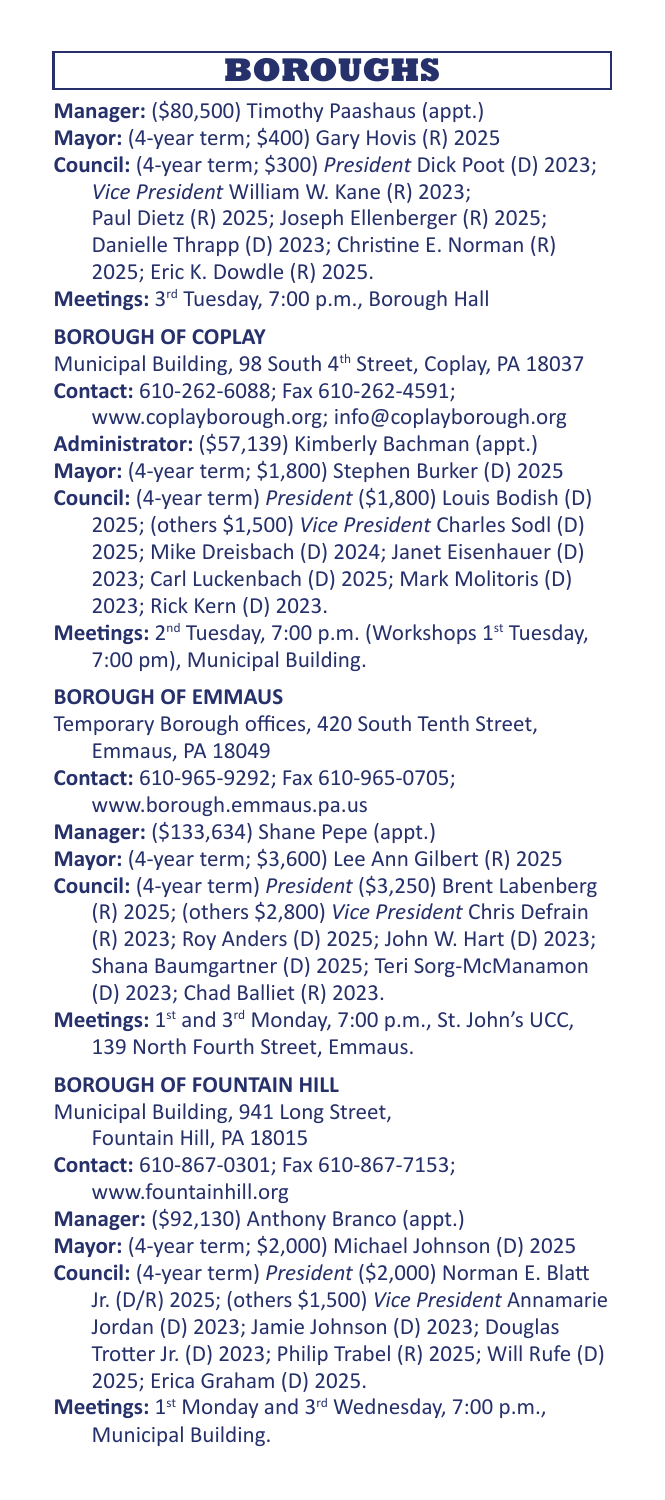# **BOROUGHS**

| <b>BOROUGH OF MACUNGIE</b><br>Borough Hall, 21 Locust Street, Macungie, PA 18062<br>Contact: 610-966-2503; Fax 610-966-2788;<br>www.macungie.pa.us<br>Manager: Vacant                                                                                                                                                                                                                                                                                                                     |
|-------------------------------------------------------------------------------------------------------------------------------------------------------------------------------------------------------------------------------------------------------------------------------------------------------------------------------------------------------------------------------------------------------------------------------------------------------------------------------------------|
| Mayor: (4-year term; \$1,500) Ronald Conrad (R) 2025<br>Council: (4-year term) President (\$1,200) John Yerman (R)<br>2025; (others \$1,000) Vice President Vacant; Barry<br>Bloch (D/R) 2025; Angela Ashbrook (R) 2023; Ryan<br>Hanosek (D) 2023; Todd Rutledge (D) 2023; Christopher<br>D. Cvijic (D) 2025; Write-in (NON) 2025.<br>Meetings: 1st and 3rd Monday, 7:00 p.m.,<br>Macungie Institute, 510 East Main Street, Macungie.                                                     |
| <b>BOROUGH OF SLATINGTON</b><br>Municipal Building, 125 South Walnut Street, Slatington, PA<br>18080                                                                                                                                                                                                                                                                                                                                                                                      |
| Contact: 610-767-2131; Fax 610-767-7155;<br>www.slatington.org<br>Mayor: (4-year term; \$2,500) Jeralyn Walters Schoch (D/R)                                                                                                                                                                                                                                                                                                                                                              |
| 2025<br>Council: (4-year term) President (\$2,500) Thomas<br>Bartholomew (R) 2023; (others \$1,875) Vice President<br>Bryon Reed (R) 2023; President Pro Tem Ronald W.<br>Kratz (R) 2025; Joseph Wechsler (R) 2023; Kevin Steckel<br>(R) 2023; Jeffrey Hausman (D/R) 2025; Zachari R.<br>Halkias (D/R) 2025.<br>Meetings: 2 <sup>nd</sup> Monday, 7:00 p.m., Municipal Building.                                                                                                          |
| <b>TOWNSHIPS</b>                                                                                                                                                                                                                                                                                                                                                                                                                                                                          |
| <b>HANOVER TOWNSHIP (Second Class, Home Rule)</b><br>Municipal Building, 2202 Grove Road, Allentown, PA 18109<br>Contact: 610-264-1069; Fax 610-264-2773;<br>www.hanleco.org<br>Manager: (\$89,440) Melissa Wehr<br>Council: (4-year term; \$60 per meeting) Chair Bruce E.<br>Paulus (D) 2025; Vice Chair Michael J. Woolley (D)<br>2023; Bob Heimbecker (R) 2025; Robert Lawlor (R)<br>2023; Rick Tocci (R) 2025.<br>Meetings: 1st and 3rd Wednesday, 7:30 p.m.,<br>Municipal Building. |
| <b>HEIDELBERG TOWNSHIP (Second Class)</b><br>Municipal Building, 6272 Route 309, Suite A,<br>New Tripoli, PA 18066<br>Contact: 610-767-9297; Fax 484-265-0097;<br>www.heidelberglehigh.org<br>Administrator: (\$55,000) Janice Meyers (appt.)<br>Supervisors: (6-year term, \$1,875) Chair Steve Bachman<br>(R) 2023; Vice Chair Jonathan Jakum (R) 2025; David O.<br>Fink (R) 2027.<br>Meetings: 3rd Thursday, 7:30 p.m., Municipal Building.                                            |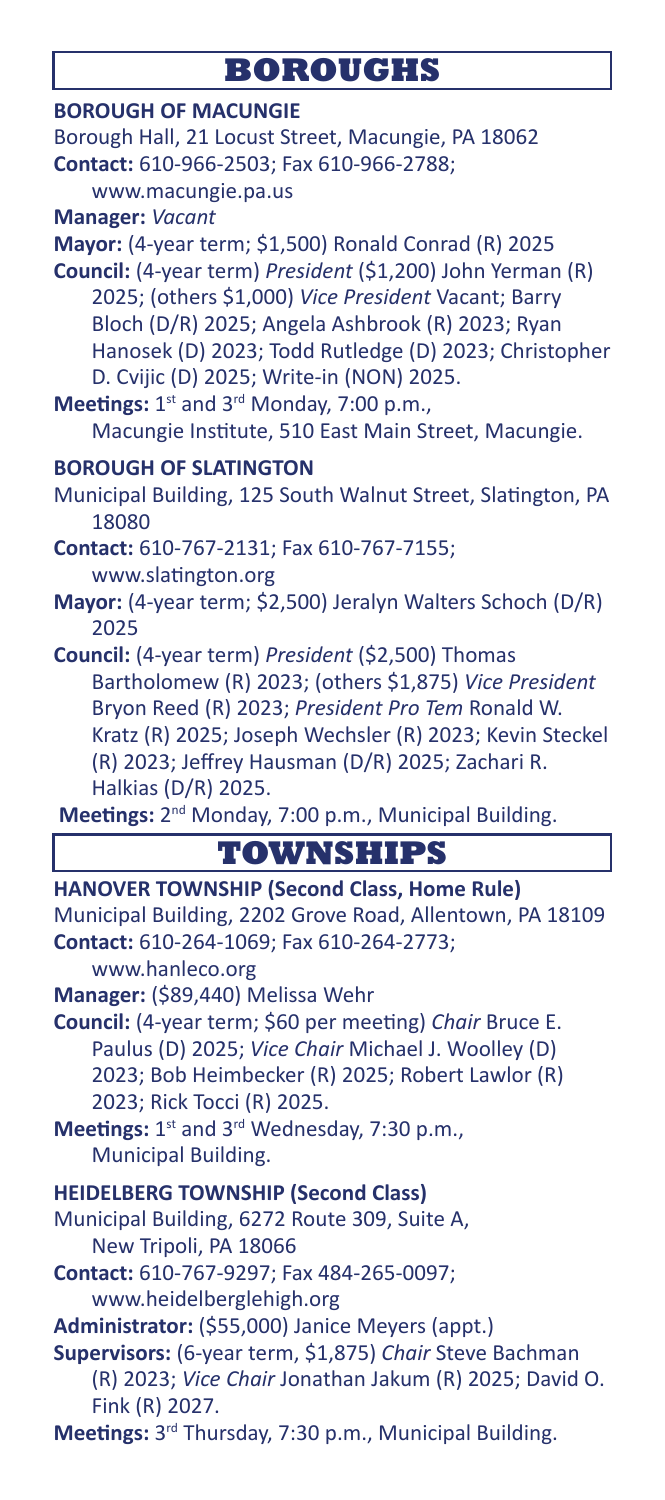# **TOWNSHIPS**

| <b>LOWER MACUNGIE TOWNSHIP (First Class)</b><br>Municipal Building, 3400 Brookside Road,<br>Macungie, PA 18062<br>Contact: 610-966-4343; Fax 610-965-3654;<br>www.lowermac.com<br>Manager: (\$123,830) Bruce Beitel (appt.)<br>Commissioners: (4-year term; \$4,375) President Brian P.<br>Higgins (R) 2025; Vice President Richard V. Ward (R)<br>2025; Ron R. Beitler (R) 2023; Maury G. Robert (R)<br>2023; Brian L. Shoemaker (R) 2025. |
|---------------------------------------------------------------------------------------------------------------------------------------------------------------------------------------------------------------------------------------------------------------------------------------------------------------------------------------------------------------------------------------------------------------------------------------------|
|                                                                                                                                                                                                                                                                                                                                                                                                                                             |
|                                                                                                                                                                                                                                                                                                                                                                                                                                             |
| Meetings: 1st and 3rd Thursday, 7:00 p.m.; Workshops 4th                                                                                                                                                                                                                                                                                                                                                                                    |
| Monday, 6:00 p.m., Municipal Building.                                                                                                                                                                                                                                                                                                                                                                                                      |
| <b>LOWER MILFORD TOWNSHIP (Second Class)</b><br>Municipal Building, 7607 Chesnut Hill Church Road,<br>Coopersburg, PA 18036                                                                                                                                                                                                                                                                                                                 |
| Contact: 610-967-4949; Fax 610-967-1013;<br>www.lowermilford.org                                                                                                                                                                                                                                                                                                                                                                            |
| Administrator: (\$19,685) Emily Fucci<br>Supervisors: (6-year term; \$1,875) Chair Donna L. Wright<br>(R) 2023; Vice Chair Ellen Koplin (R) 2025; Lowell Linde<br>(D/R) 2027.                                                                                                                                                                                                                                                               |
| Meetings: 3rd Thursday, 6:30 p.m., Municipal Building.                                                                                                                                                                                                                                                                                                                                                                                      |
| <b>LOWILL TOWNSHIP (Second Class)</b><br>Municipal Building, 2175 Seipstown Road,<br>Fogelsville, PA 18051<br>Contact: 610-285-6660; Fax 610-285-4235;<br>www.lowhilltownship.org                                                                                                                                                                                                                                                           |
| Administrator: (\$86,230; Lowhill and Weisenberg)<br>Brian C. Carl (appt.)                                                                                                                                                                                                                                                                                                                                                                  |
| Supervisors: (6-year term; \$1,875) Chair Richard B. Hughes<br>(R) 2023; Vice Chair George W. Wessner Jr. (R) 2025;<br>Robb Werley (R) 2027.                                                                                                                                                                                                                                                                                                |
| Meetings: 1st Thursday, 6:30 p.m. If a holiday week,<br>2 <sup>nd</sup> Thursday, Municipal Building.                                                                                                                                                                                                                                                                                                                                       |
| <b>LYNN TOWNSHIP (Second Class)</b><br>Municipal Building, 7911 King's Highway,<br>New Tripoli, PA 18066                                                                                                                                                                                                                                                                                                                                    |
| Contact: 610-298-2645; Fax 610-298-2896;<br>www.lynntwp.org                                                                                                                                                                                                                                                                                                                                                                                 |
| Supervisors: (6-year term; \$1,875) Chair Justin N. Smith (R)<br>2023; Vice Chair Brian C. Dietrich (R) 2027; Steve I.<br>Feinour (R) 2025.                                                                                                                                                                                                                                                                                                 |
| Meetings: 2 <sup>nd</sup> Thursday, 6:30 p.m., Municipal Building.                                                                                                                                                                                                                                                                                                                                                                          |
| <b>NORTH WHITEHALL TOWNSHIP (Second Class)</b><br>Municipal Building, 3256 Levans Road, Coplay, PA 18037<br>Contact: 610-799-3411; Fax 610-799-9639;<br>www.northwhitehall.org                                                                                                                                                                                                                                                              |

**Manager:** (\$116,132) Chris Garges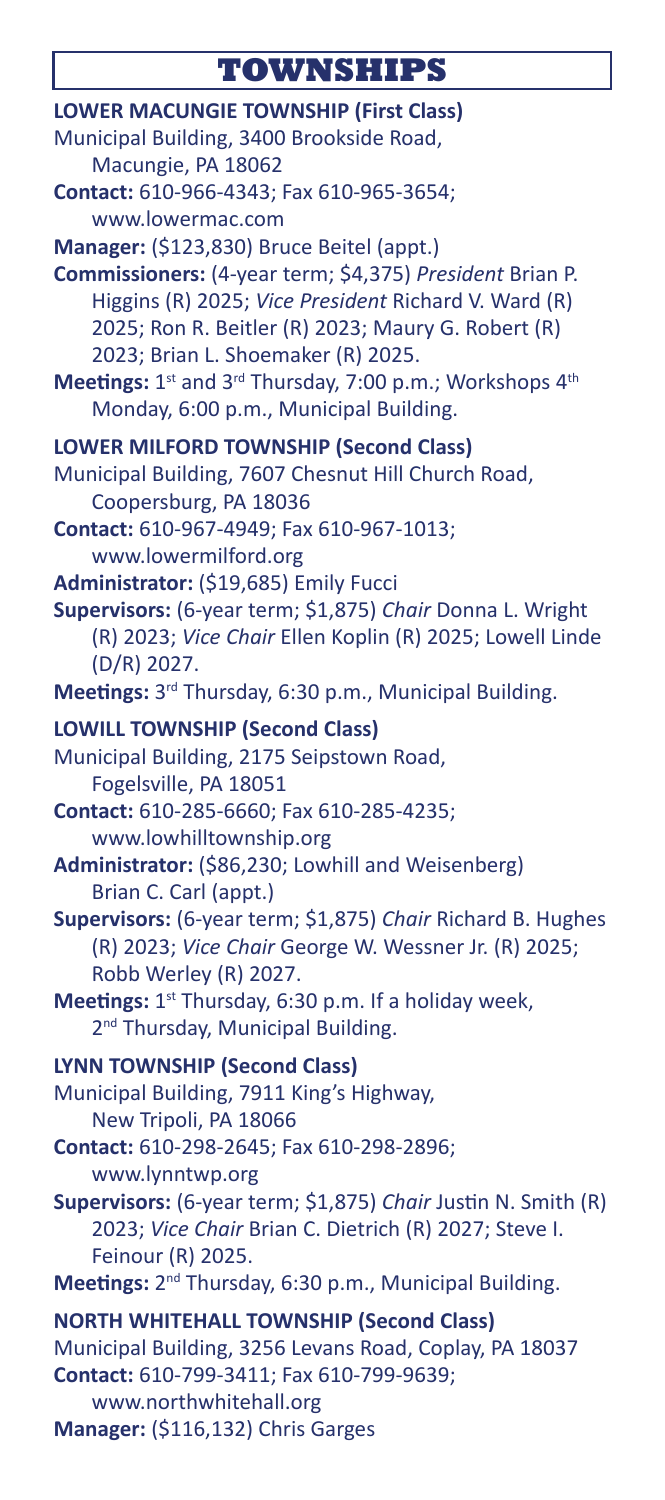## **TOWNSHIPS**

**Supervisors:** (6-year term; \$3,250) *Chair* Ronald J. Heintzelman (R) 2025; *Vice Chair* Vacant; Dennis Klusaritz (D) 2023; Alfred Geosits (D/R) 2027. **Meetings:** 1<sup>st</sup> Monday, 7:30 p.m., Municipal Building. **SALISBURY TOWNSHIP (First Class)** Municipal Building, 2900 South Pike Avenue, Allentown, PA 18103 **Contact:** 610-797-4000; Fax 610-797-5516; www.salisburytownshippa.org **Manager:** (\$124,574) Cathy Bonaskiewich (appt.) **Commissioners:** (4-year term; \$2,600) *President* Debra Brinton (R, Ward 3) 2023; *Vice President* Rodney Conn (R, Ward 4) 2025; Alok Patnaik (D, Ward 5) 2023; Alexander J. Karol III (R, Ward 2) 2025; Heather Lipkin (D, Ward 1) 2023. Meetings: 2<sup>nd</sup> and 4<sup>th</sup> Thursday, 7:00 p.m., Municipal Building. **SOUTH WHITEHALL TOWNSHIP (First Class)** Municipal Building, 4444 Walbert Avenue, Allentown, PA 18104 **Contact:** 610-398-0401; Fax 610-398-1068; www.southwhitehall.com **Manager:** (\$123,000) Renee C. Bickel (appt.) **Commissioners:** (4-year term; \$4,125) *President* Diane Kelly (R) 2023; *Vice President* David Kennedy (R) 2025; Michael Wolk (R) 2023; Monica Hodges (R) 2025. **Commissioners:** (2-year term; \$4,125) Brad Osborne (R) 2023. **Meetings:** 1<sup>st</sup> and 3<sup>rd</sup> Wednesday, 7:00 p.m. Please see website for meeting locations. Board of Commissioners meetings to be held at various school campuses during renovation of the Municipal Building. **UPPER MACUNGIE TOWNSHIP (Second Class)** Municipal Building, 8330 Schantz Road, Breinigsville, PA 18031 **Contact:** 610-395- 4892; Fax 610-395-9355; www.uppermac.org **Manager:** (\$123,052) Robert Ibach (appt.) **Supervisors: (**6-year term; \$4,125) *Chair* James Brunell (R) 2025; *Vice Chair* Vacant; Kathy A. Rader (R) 2023; Sunny Ghai (D) 2027. Meetings: 1<sup>st</sup> Thursday, 7:00 p.m., Municipal Building. **UPPER MILFORD TOWNSHIP (Second Class)** Municipal Building, 5671 Chestnut Street, P.O. Box 210, Old Zionsville, PA 18068 **Contact:** 610-966-3223; Fax 610-966-5184; www.uppermilford.net **Township Manager:** (\$85,224) Edward (Bud) Carter (appt.) **Supervisors:** (6-year term; \$2,500) *Chair* Daniel J. Mohr (R) 2025; *Vice Chair* Vacant; Joyce K. Moore (D) 2023; John Zgura (D/R) 2027.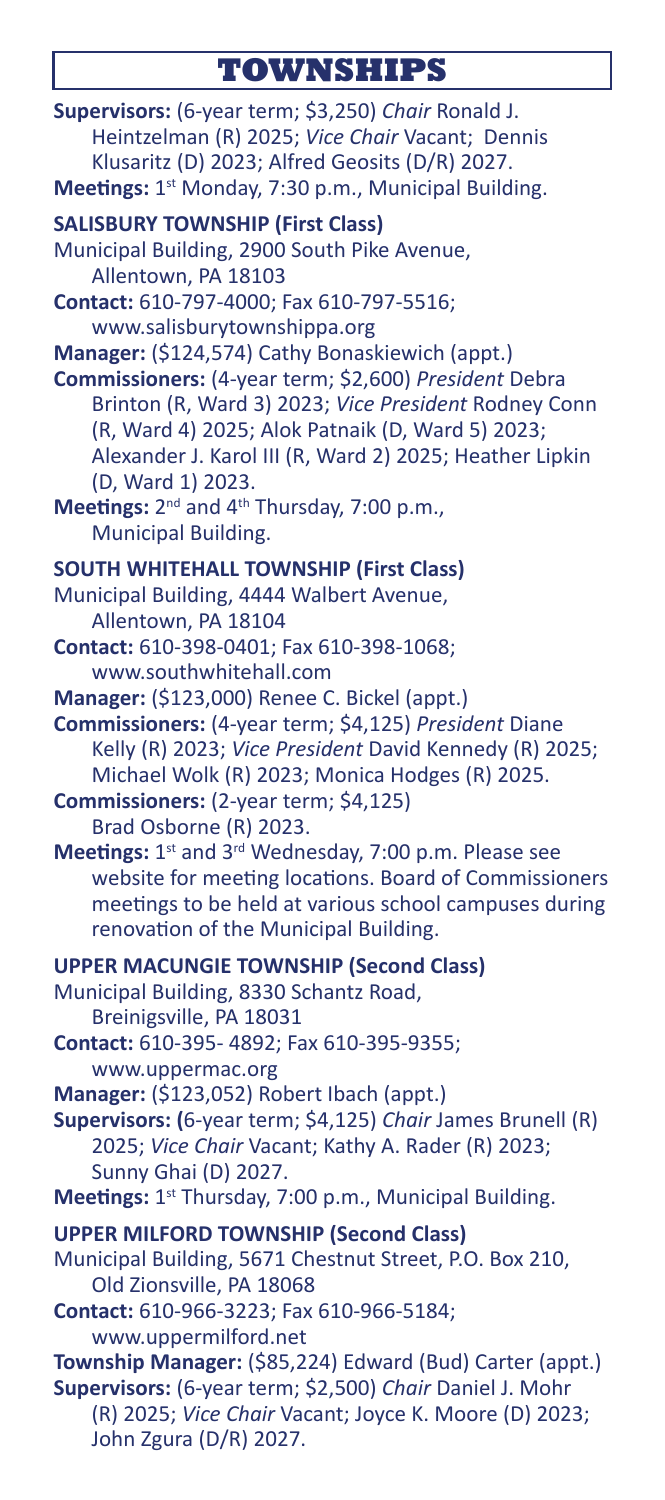# **TOWNSHIPS**

| Meetings: $1^{st}$ and $3^{rd}$ Thursday, 7:00 p.m.,<br>Municipal Building.                                                                                                                                                                                                                                            |
|------------------------------------------------------------------------------------------------------------------------------------------------------------------------------------------------------------------------------------------------------------------------------------------------------------------------|
| <b>UPPER SAUCON TOWNSHIP (Second Class)</b><br>Municipal Building, 5500 Camp Meeting Road,<br>Center Valley, PA 18034                                                                                                                                                                                                  |
| Contact: 610-282-1171; Fax 610-282-3557;<br>www.uppersaucon.org                                                                                                                                                                                                                                                        |
| Township Manager: (\$124,776) Thomas Beil (appt.)<br>Supervisors: (6-year term; \$3,250) Chair Brian Farrell (R)<br>2027; Vice Chair Philip Spaeth (R) 2025; Stephen<br>Wagner (D/R) 2027; Dennis Benner (R) 2023; John G.<br>Inglis III (R) 2023.<br>Meetings: 2 <sup>nd</sup> and 4 <sup>th</sup> Monday, 6:30 p.m., |
| Municipal Building.                                                                                                                                                                                                                                                                                                    |
| <b>WASHINGTON TOWNSHIP (Second Class)</b><br>Municipal Building, 7951 Center Street, Emerald, PA 18080<br>Contact: 610-767-8108; Fax 610-767-0635;<br>www.washingtonlehigh.com                                                                                                                                         |
| Manager: (\$61,433) Todd Weidman (appt.)<br>Supervisors: (6-year term; \$2,500) Chair Tim O'Brian<br>(R) 2023; Vice Chair Josh Friebolin (D) 2025; Shawn<br>Wanamaker (R) 2027.                                                                                                                                        |
| Meetings: 1st Tuesday, 7:30 p.m. Municipal Building.                                                                                                                                                                                                                                                                   |
| <b>WEISENBERG TOWNSHIP (Second Class)</b><br>Municipal Building, 2175 Seipstown Road,<br>Fogelsville, PA 18051<br>Contact: 610-285-6660; Fax 610-285-4235;<br>www.weisenbergtownship.org<br>Administrator: (\$86,230; Weisenberg and Lowhill) Brian C.                                                                 |
| Carl (appt.)<br>Supervisors: (6-year term; \$1,875) Chair Linda Gorgas<br>(R) 2023; Vice Chair Anthony C. Werley (R) 2027;<br>Richard Bleiler (R) 2025.<br>Meetings: 2 <sup>nd</sup> Monday, 7:00 p.m., Municipal Building.                                                                                            |
| <b>WHITEHALL TOWNSHIP (First Class, Home Rule)</b>                                                                                                                                                                                                                                                                     |
| Municipal Building, 3219 MacArthur Road,<br>Whitehall, PA 18052                                                                                                                                                                                                                                                        |
| <b>Contact:</b> 610-437-5524; Fax 610-437-6963;<br>www.whitehalltownship.org                                                                                                                                                                                                                                           |
| Mayor: (\$99,406) Michael Harakal Jr. (D) 2023                                                                                                                                                                                                                                                                         |
| Deputy Mayor: (\$100,992) Jack Meyers (appt.)<br>Commissioners: (4-year term; \$4,125) President Philip<br>Ginder (D) 2023; Vice President Joseph Marx Jr. (D)<br>2025; Secretary Thomas Slonaker (D) 2025; Jeffrey<br>Warren (D) 2023; Randy Atiyeh (D) 2023; Charles G.<br>Fisher (D) 2023; Andy Roman (R) 2025.     |
| Meetings: 2 <sup>nd</sup> Monday, 7:00 p.m., Municipal Building.                                                                                                                                                                                                                                                       |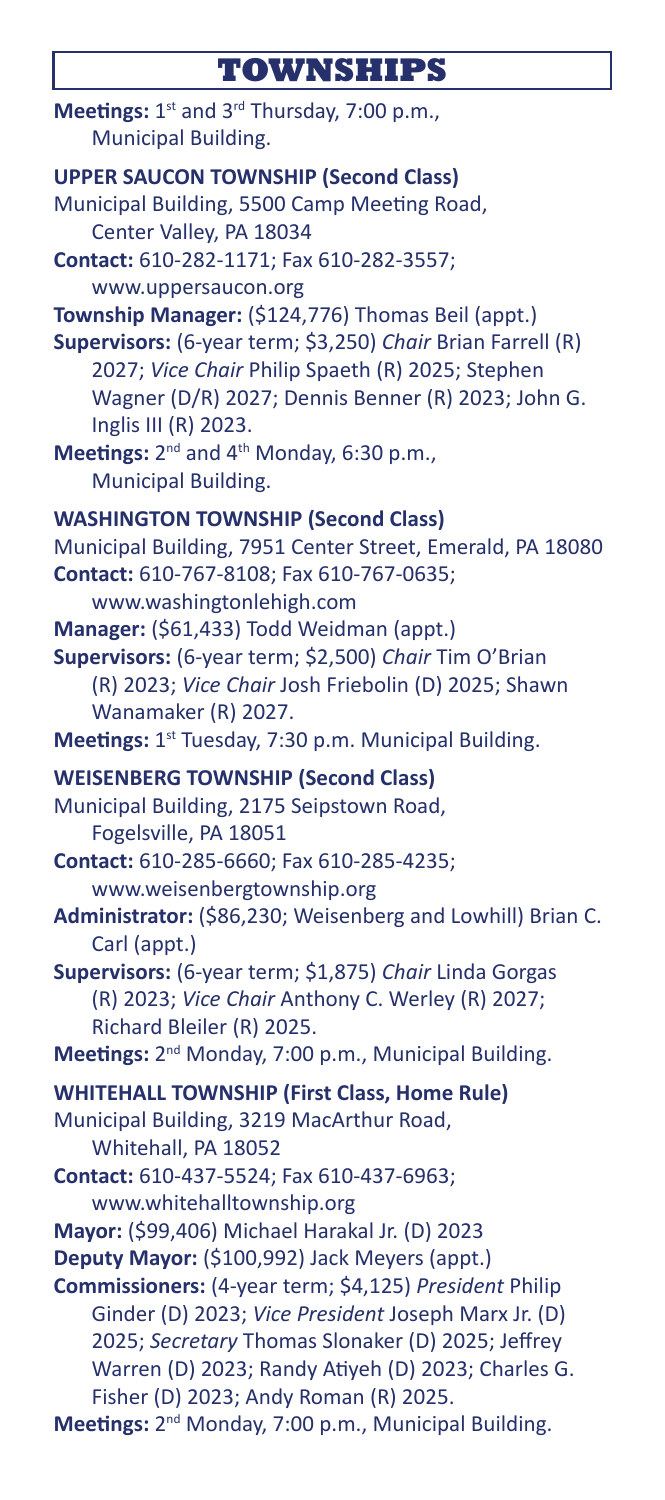# **SCHOOL DISTRICTS**

| <b>ALLENTOWN SCHOOL DISTRICT</b>                                                                                                                                                                                                                                                                                                                                                     |
|--------------------------------------------------------------------------------------------------------------------------------------------------------------------------------------------------------------------------------------------------------------------------------------------------------------------------------------------------------------------------------------|
| (City of Allentown)                                                                                                                                                                                                                                                                                                                                                                  |
| Administration Center: 31 S. Penn Street,                                                                                                                                                                                                                                                                                                                                            |
| Allentown, PA 18102-0328                                                                                                                                                                                                                                                                                                                                                             |
| Mailing Adddress: P.O. Box 328, Allentown, PA 18102-0328                                                                                                                                                                                                                                                                                                                             |
| Contact: 484-765-4001; www.allentownsd.org                                                                                                                                                                                                                                                                                                                                           |
| Superintendent: (\$175,000) John Stanford                                                                                                                                                                                                                                                                                                                                            |
| Directors: (4-year term) President Nancy Wilt, 2023; Vice<br>President Nicholas P. Miller, 2023; Lisa A. Conover,<br>2025; Phoebe D. Harris, 2025; Charles F. Thiel, 2023;<br>Audrey Mathison, 2023; Linda Vega, 2023; Jennifer<br>Lynn Ortiz, 2025; LaTarsha Brown, 2025.<br>Meetings: 4 <sup>th</sup> Thursday, 7:00 p.m., 1 <sup>st</sup> floor,<br><b>Administration Center.</b> |
| <b>BETHLEHEM AREA SCHOOL DISTRICT</b>                                                                                                                                                                                                                                                                                                                                                |
| (in Lehigh County: City of Bethlehem, Borough of                                                                                                                                                                                                                                                                                                                                     |
| Fountain Hill, Hanover Township)                                                                                                                                                                                                                                                                                                                                                     |
| <b>Education Center: 1516 Sycamore Street,</b>                                                                                                                                                                                                                                                                                                                                       |
| Bethlehem, PA 18017-6099                                                                                                                                                                                                                                                                                                                                                             |
| Contact: 610-861-0500; Fax 610-861-8107;                                                                                                                                                                                                                                                                                                                                             |
| www.basdschools.org                                                                                                                                                                                                                                                                                                                                                                  |
| Superintendent: (\$190,000) Dr. Joseph J. Roy                                                                                                                                                                                                                                                                                                                                        |
| Directors: (4-year term) President (at large) Michael E.<br>Faccinetto, 2025; Vice President (at large) Shannon L.<br>Patrick, 2025; Region I Winston Alozie, 2025;<br>Region II Craig D. Neiman, 2023; Region III Dr. Kim<br>Shively, 2023; At large: Dr. Karen Beck Pooley, 2023; Dr.<br>Dean Donaher, 2023; Emily Schenkel, 2023; Silagh<br>White, 2025.                          |
| Meetings: 3rd Monday, 7:00 p.m.,                                                                                                                                                                                                                                                                                                                                                     |
| East Hills Middle School Auditorium.                                                                                                                                                                                                                                                                                                                                                 |
| <b>CATASAUQUA AREA SCHOOL DISTRICT</b>                                                                                                                                                                                                                                                                                                                                               |
| (Boroughs of Catasauqua and North Catasauqua;                                                                                                                                                                                                                                                                                                                                        |
| Hanover Township)                                                                                                                                                                                                                                                                                                                                                                    |
| Administration Office: 201 North 14th Street,                                                                                                                                                                                                                                                                                                                                        |
| Catasauqua, PA 18032                                                                                                                                                                                                                                                                                                                                                                 |
| Contact: 610-264-5571; Fax 610-264-5618;                                                                                                                                                                                                                                                                                                                                             |
| www.cattysd.org                                                                                                                                                                                                                                                                                                                                                                      |
| Superintendent: (\$169,369) Robert J. Spengler                                                                                                                                                                                                                                                                                                                                       |
| Directors: (4-year term) President Duane Deitrich, 2023;                                                                                                                                                                                                                                                                                                                             |
| Vice President Carol A. Cunningham, 2023; Jason M.<br>Bashaw, 2025; Christy Cooper, 2025; Lauren Cieslak,<br>2023; Dale Hein, 2025; Donald Panto, 2023; Jillian<br>Emert, 2023; Shawn McGinley, 2025.                                                                                                                                                                                |
| Meetings: At 7:00 p.m., Administration Office. Board                                                                                                                                                                                                                                                                                                                                 |
| meetings on the 2 <sup>nd</sup> Tuesday; committee meetings<br>quarterly (Feb., May, Aug., Nov.) on the 1st Wednesday.                                                                                                                                                                                                                                                               |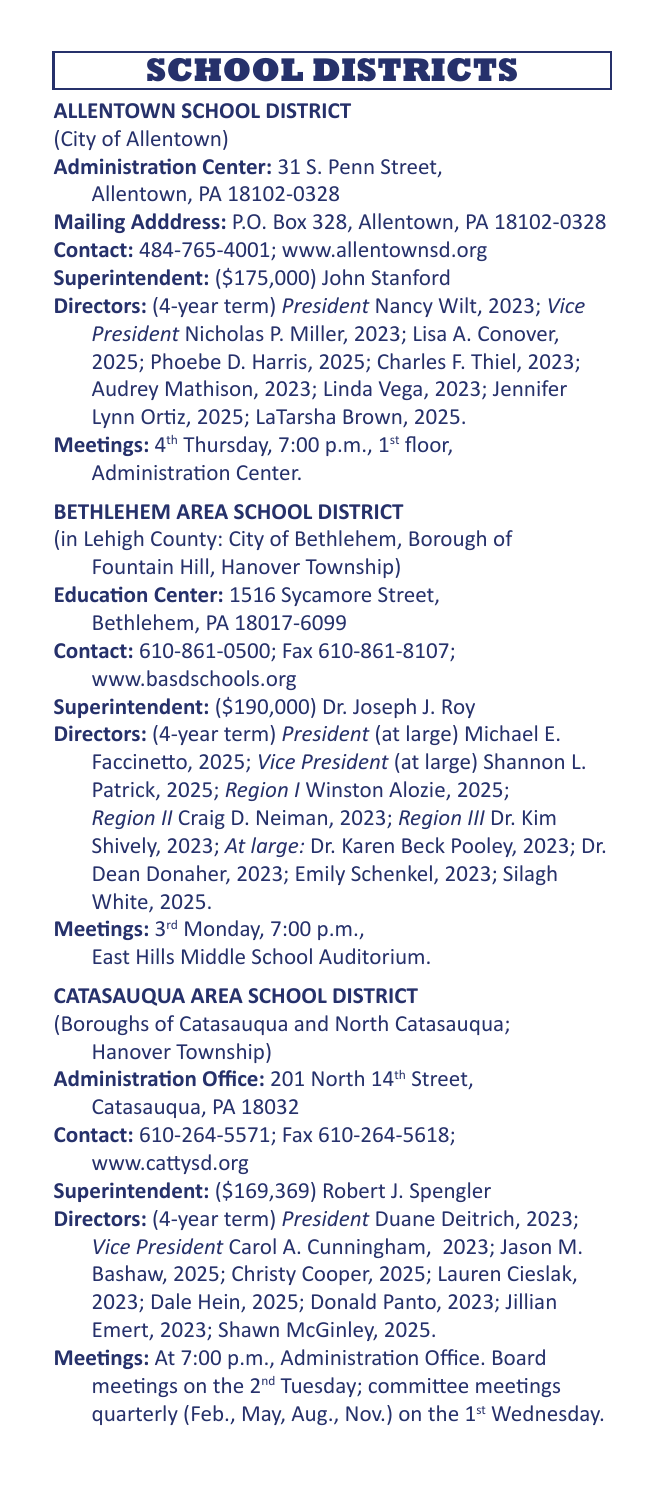# **SCHOOL DISTRICTS**

| <b>EAST PENN SCHOOL DISTRICT</b><br>(Boroughs of Emmaus, Macungie, and Alburtis;<br>Lower Macungie and Upper Milford Townships)<br>Administration Office: 800 Pine Street, Emmaus, PA 18049<br>Contact: 610-966-8300; Fax 610-966-8339;<br>www.eastpennsd.org<br>Superintendent: (\$170,000) Dr. Kristen Campbell<br>Directors: (4-year term) President Dr. Joshua Levinson,<br>2023; Vice President Jeffrey Jankowski, 2023; Paul<br>Champagne, 2023; Allan Byrd, 2023; Alisa Bowman,<br>2025; Adam Smith, 2025; Dr. William Whitney, 2025;<br>Michael Felegy, 2025; Jennifer Brown, 2023.<br>Meetings: 2 <sup>nd</sup> and 4 <sup>th</sup> Monday, 7:30 p.m.,<br>Board Room, 800 Pine Street, Emmaus. |
|---------------------------------------------------------------------------------------------------------------------------------------------------------------------------------------------------------------------------------------------------------------------------------------------------------------------------------------------------------------------------------------------------------------------------------------------------------------------------------------------------------------------------------------------------------------------------------------------------------------------------------------------------------------------------------------------------------|
| <b>NORTHERN LEHIGH SCHOOL DISTRICT</b><br>(In Lehigh County: Borough of Slatington;<br><b>Washington Township)</b>                                                                                                                                                                                                                                                                                                                                                                                                                                                                                                                                                                                      |
| Administration Office: 1201 Shadow Oaks Lane,<br>Slatington, PA 18080-1313<br>Contact: 610-767-9800; Fax 610-767-9809; www.nlsd.org<br>Superintendent: (\$175,000) Mathew J. Link<br>Directors: (4-year term) President Mathias J. Green, 2023;<br>Vice President Robin Distler, 2023; Michelle Heckman,<br>2025; Gary S. Fedorcha, 2025; Gale Husak, 2023;<br>Robert Keegan, 2025; Donna M. Kulp, 2023; Robert L.<br>Kern, 2023; Chad Christman (write-in), 2025.<br>Meetings: 2 <sup>nd</sup> Monday, 7:00 p.m.,<br>Board Room, Administration Office.                                                                                                                                                |
| <b>NORTHWESTERN LEHIGH SCHOOL DISTRICT</b><br>(Heidelberg, Lowhill, Lynn, and Weisenberg Townships)<br>Administration Office: 6493 Route 309,<br>New Tripoli, PA 18066<br>Contact: 610-298-8661; Fax 610-298-8002;                                                                                                                                                                                                                                                                                                                                                                                                                                                                                      |
| www.nwlehighsd.org<br>Superintendent: (\$167,111) Jennifer Holman<br>Directors: (4-year term) President Willard G. Dellicker,<br>2023; Vice President Todd Hernandez, 2025; Treasurer<br>Todd Leiser, 2023; Secretary John Casciano, 2023;<br>Joseph Fatzinger, 2023; Rachael Scheffler, 2023; Becky<br>Hite, 2025; Jennifer Senavaitis, 2025.<br>Meetings: 1st Wednesday, 7:00 p.m. (Workshop meeting);<br>3rd Wednesday, 7:00 p.m. (Board meeting),<br>Board Room, Administration Office.                                                                                                                                                                                                             |
| <b>PARKLAND SCHOOL DISTRICT</b><br>(North Whitehall, South Whitehall, and Upper<br>Macungie Townships)<br>Administration Office: 1210 Springhouse Road,<br>Allentown, PA 18104-2119<br>Contact: 610-351-5503; Fax 610-351-5509;<br>www.parklandsd.org                                                                                                                                                                                                                                                                                                                                                                                                                                                   |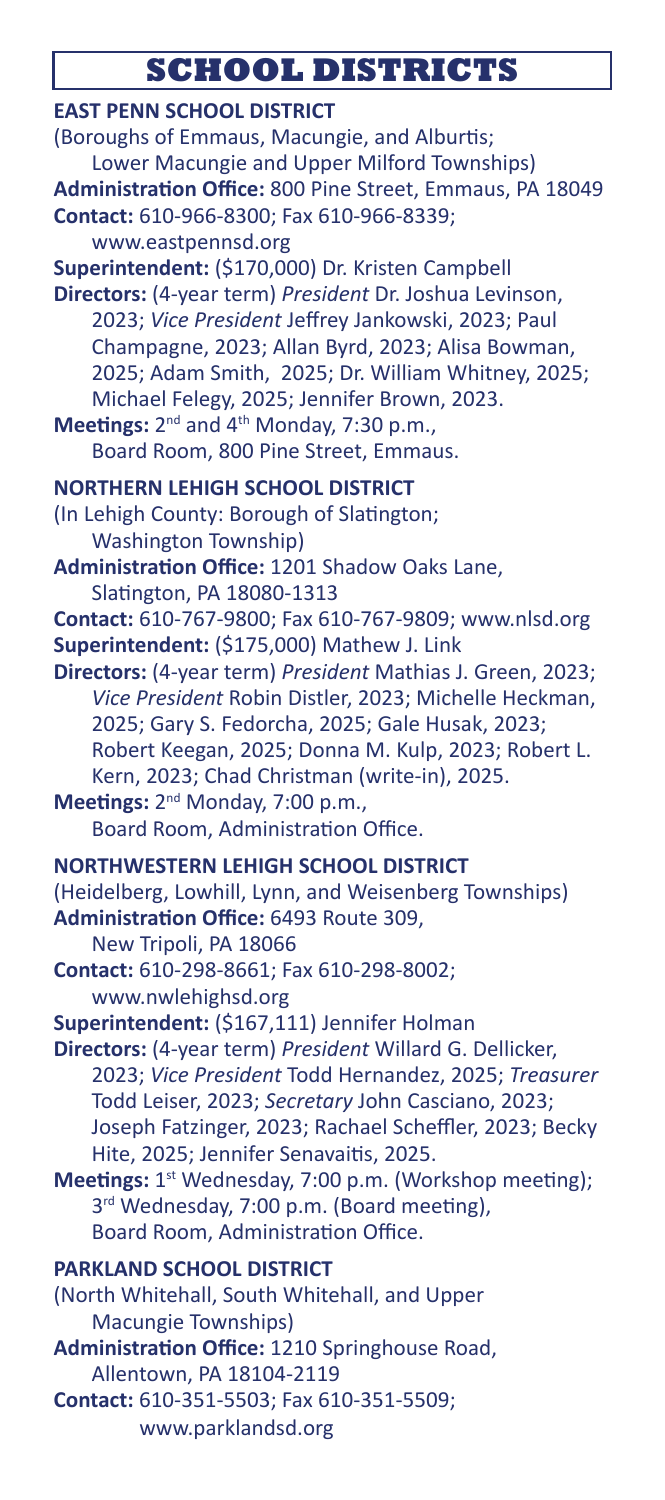# **SCHOOL DISTRICTS**

| Superintendent: (\$178,000) Mark J. Madson<br>Directors: (4-year term) President David J. Hein, 2025;<br>Vice President Carol. L. Facchiano, 2023; Robert M.<br>Cohen, 2025; Lisa A. Roth, 2023; Patrick H. Foose,<br>2023; Marisa L. Ziegler, 2023; Jarrett Coleman, 2025;<br>Annette Wilcox, 2025; Jay Rohatgi, 2023.<br>Meetings: 3rd Tuesday, 7:00 p.m., Administation Building. |
|--------------------------------------------------------------------------------------------------------------------------------------------------------------------------------------------------------------------------------------------------------------------------------------------------------------------------------------------------------------------------------------|
| <b>SALISBURY TOWNSHIP SCHOOL DISTRICT</b>                                                                                                                                                                                                                                                                                                                                            |
| (Salisbury Township)                                                                                                                                                                                                                                                                                                                                                                 |
| Administration Building: 1140 Salisbury Road,                                                                                                                                                                                                                                                                                                                                        |
| Allentown, PA 18103<br>Contact: 610-797-2062; Fax 610-791-9983;                                                                                                                                                                                                                                                                                                                      |
| www.salisburysd.org                                                                                                                                                                                                                                                                                                                                                                  |
| Superintendent: (\$168,515) Lynn Fuini-Hetten<br>Directors: (4-year term) President Sarah A. Nemitz, 2023;<br>Vice President Joseph Gnall, 2025; Treasurer<br>Christopher B. Freas, 2025; Samuel P. DeFrank 2023;<br>Rebecca A. Glenister, 2025; Carol A. Klinger, 2023;<br>Joseph S. Kuzo, 2023; Laura M. McKelvey, 2025;<br>Thomas P. Spinner, 2023.                               |
| Meetings: 1st Wednesday after 2 <sup>nd</sup> Friday, 7:30 pm,<br>Administration Building.                                                                                                                                                                                                                                                                                           |
| SOUTHERN LEHIGH SCHOOL DISTRICT                                                                                                                                                                                                                                                                                                                                                      |
| (Borough of Coopersburg; Lower Milford and Upper<br>Saucon Townships)                                                                                                                                                                                                                                                                                                                |
| Administration Office: 5775 Main Street,                                                                                                                                                                                                                                                                                                                                             |
| Center Valley, PA 18034                                                                                                                                                                                                                                                                                                                                                              |
| Southern Lehigh High School Board Room: 5800 Main<br>Street, Center Valley, PA 18034                                                                                                                                                                                                                                                                                                 |
| Contact: 610-282-3121; Fax 610-282-0193; www.slsd.org                                                                                                                                                                                                                                                                                                                                |
| Superintendent: (\$157,000) Kathleen T. Evison<br>Directors: (4-year term) President Joy Reinartz, 2025;                                                                                                                                                                                                                                                                             |
| Vice President William Lycett, 2023; Emily Gehman,<br>Jeffrey Dimmig, 2023; Dr. Priya Sareen, 2023; Kyle<br>Gangewere, 2023; Christopher Wayock, 2025; Stephen<br>R. Maund, 2025; Nicole King, 2025.<br>Meetings: 2 <sup>nd</sup> Monday and 4 <sup>th</sup> Monday, (no July meeting)                                                                                               |
| 7:30 p.m.; all meetings preceded by open workshop<br>at 6:30 p.m.                                                                                                                                                                                                                                                                                                                    |
| <b>WHITEHALL-COPLAY SCHOOL DISTRICT</b>                                                                                                                                                                                                                                                                                                                                              |
| (Whitehall Township; Borough of Coplay)<br>Administration Office: 2940 MacArthur Road,<br>Whitehall, PA 18052                                                                                                                                                                                                                                                                        |
| Contact: 610-439-1431; www.whitehallcoplay.org                                                                                                                                                                                                                                                                                                                                       |
| Superintendent: (\$167,194) Dr. Lorie D. Hackett                                                                                                                                                                                                                                                                                                                                     |
| Directors: (4-year term) President William P. Fonzone Sr.,<br>2025; Vice President George N. Makhoul, 2023;<br>Treasurer George Williams, 2025; Nichole L. Hartman,<br>D.N.P., 2023; Patty D. Gaugler, 2023; Tina J. Koren,<br>2023; Bill Leiner Jr., 2023; Keri Kromer, 2025; Allison<br>Schultz, 2025.                                                                             |
| Directors: (2-year term) Fady Salloum, 2023.                                                                                                                                                                                                                                                                                                                                         |
| Meetings: 4 <sup>th</sup> Monday, 7:00 p.m.; committees 2 <sup>nd</sup> Monday,<br>4:00 p.m., Administration Building.                                                                                                                                                                                                                                                               |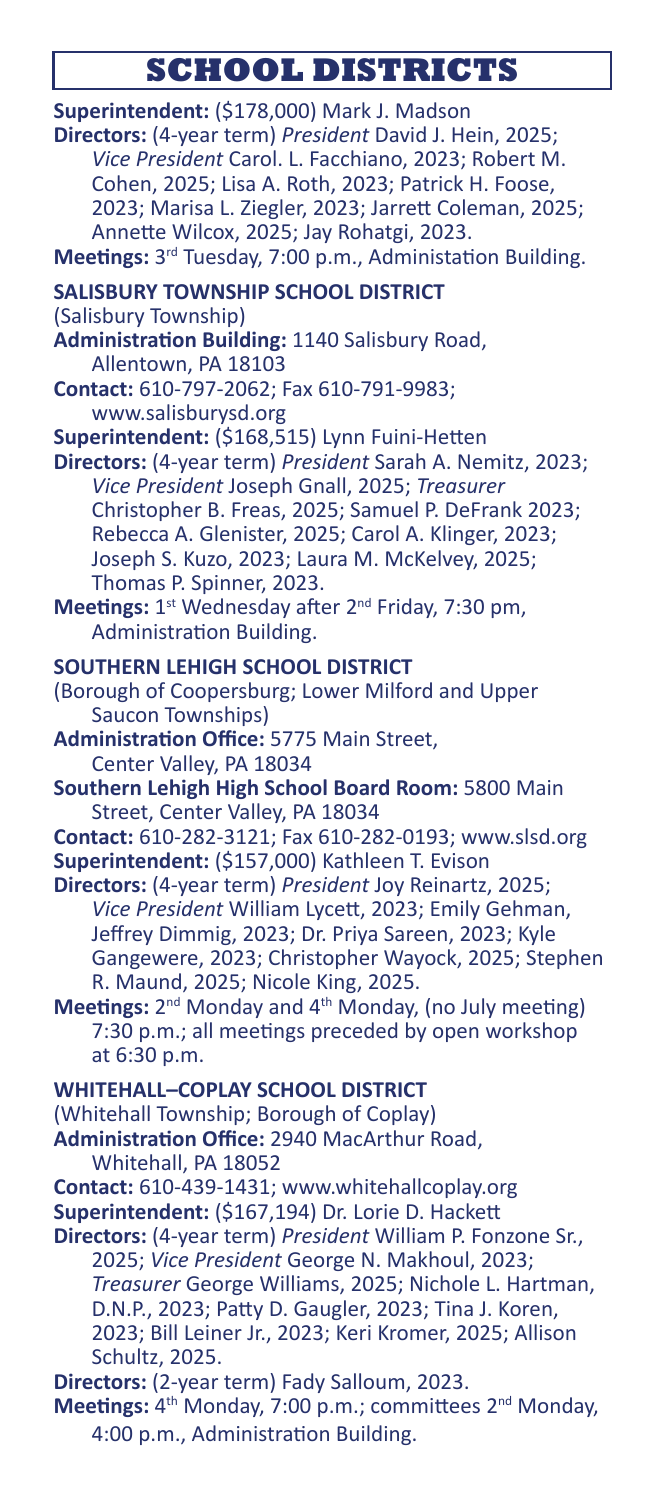### **STATE OFFICIALS**

### **GOVERNOR (\$194,850) Term: 4 years Tom Wolf (D) 2022** 225 Main Capitol, Harrisburg, PA 17120 **Contact:** 717-787-2500; Fax 717-772-8284; governor@pa.gov; www.governor.pa.gov

### **LIEUTENANT GOVERNOR (\$163,672) Term: 4 years John Fetterman (D) 2022** 200 Main Capitol, Harrisburg, PA 17120 **Contact:** 717-787-3300; Fax 717-783-0150; www.ltgovernor.pa.gov **STATE SENATORS (base salary \$87,180) Term: 4 years Patrick M. Browne (R) 16th State Senatorial District 2022 District Office:** Five City Center, 740 West Hamilton Street, Suite 200, Allentown, PA 18101-2471 **Contact:** 610-821-8468; 717-787-1349; pbrowne@pasen.gov; www.senatorbrowne.com

### **Lisa Boscola (D) 18th State Senatorial District 2022**

**District Office:** One East Broad Street, Suite 120, Bethlehem, PA 18018 **Contact:** 610-868-8667; 717-787-4236; boscola@pasenate.com; www.senatorboscola.com

#### **STATE REPRESENTATIVES (base salary \$87,180) Term: 2 years**

**Peter Schweyer (D) 22nd State Legislative District 2022 District Office:** 1501 Lehigh Street, Suite 206, Allentown, PA 18103 **Contact:** 610-791-6270; 717-787-2909; pschweyer@pahouse.net; www.pahouse.com/Schweyer/

**Milou Mackenzie (R) 131st State Legislative District 2022 District Office:** 1245D Chestnut Street, Emmaus, PA 18049 **Contact:** 610-965-5830; 717-783-1673; mmackenzie@pahousegop.com; www.repmiloumackenziepa.com

**Mike Schlossberg (D) 132nd Legislative District 2022 District Office:** 2030 West Tilghman Street, Suite 100, Allentown, PA 18104 **Contact:** 610-821-5577; 717-705-1869; RepSchlossberg@pahouse.com; www.pahouse.com/Schlossberg/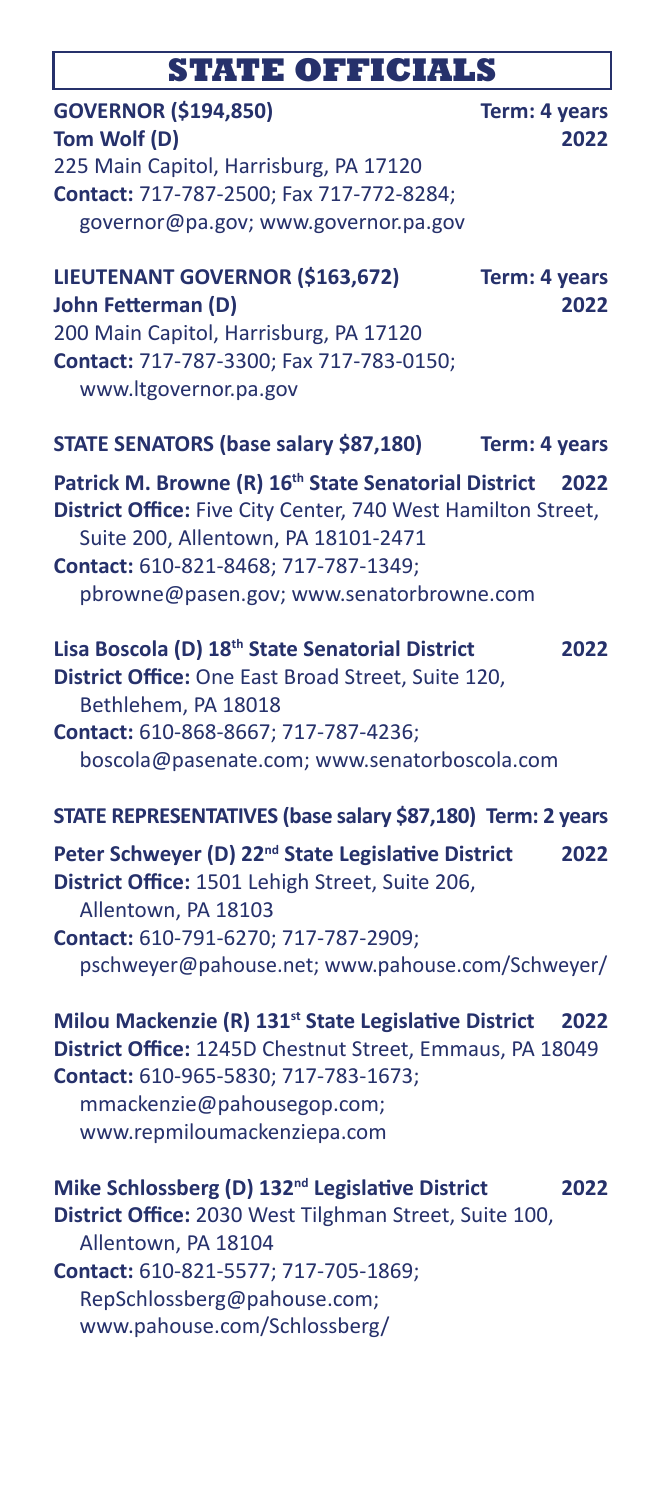# **STATE OFFICIALS**

I

| Jeanne McNeill (D) 133rd State Legislative District<br>District Office: 1080 Schadt Avenue, Whitehall, PA 18052<br>Contact: 610-266-1273; 717-772-9902;<br>jmcneill@pahouse.net; www.pahouse.com/McNeill/                                     | 2022                  |
|-----------------------------------------------------------------------------------------------------------------------------------------------------------------------------------------------------------------------------------------------|-----------------------|
| Ryan E. Mackenzie (R) 134 <sup>th</sup> State Legislative District 2022<br>District Office: 3402 Brookside Road, Macungie, PA 18062<br>Contact: 610-965-9933; 717-787-1000;<br>rmackenzie@pahousegop.com;<br>www.repmackenzie.com             |                       |
| Zachary Mako (R) 183rd State Legislative District<br>District Office: 125 South Walnut Street,<br>Slatington, PA 18080<br>Contact: 610-760-9805; 717-772-5398;<br>zmako@pahousegop.com; www.repmako.com                                       | 2022                  |
| Gary W. Day (R) 187 <sup>th</sup> State Legislative District<br>District Office: 6299 Route 309, Star Plaza, Suite 302,<br>New Tripoli, PA 18066<br>Contact: 610-760-7082; 717-787-3017;<br>gday@pahousegop.com; www.repgaryday.com           | 2022                  |
| <b>FEDERAL OFFICIALS</b>                                                                                                                                                                                                                      |                       |
|                                                                                                                                                                                                                                               |                       |
| <b>PRESIDENT (\$400,000)</b><br>Joseph R. Biden Jr. (D)<br>The President, The White House                                                                                                                                                     | Term: 4 years<br>2024 |
| 1600 Pennsylvania Avenue NW, Washington, DC 20500<br>Contact: 202-456-1414; Comment Line: 202-456-1111;<br>www.whitehouse.gov/contact                                                                                                         |                       |
| <b>VICE PRESIDENT (\$243,500)</b><br><b>Kamala Harris (D)</b><br>The Vice President, The White House<br>1600 Pennsylvania Avenue NW, Washington, DC 20501<br>Contact: 202-456-1414; Comment Line: 202-456-1111;<br>www.whitehouse.gov/contact | Term: 4 years<br>2024 |
|                                                                                                                                                                                                                                               |                       |
| U.S. SENATORS (base salary \$174,000)                                                                                                                                                                                                         | Term: 6 years         |
| Pat Toomey (R)<br>455 Dirksen Senate Office Building,<br>Washington, DC 20510<br>Contact: 202-224-4254; Fax 202-228-0284;<br>www.toomey.senate.gov<br>Lehigh Valley Office: 1150 South Cedar Crest Boulevard,                                 | 2022                  |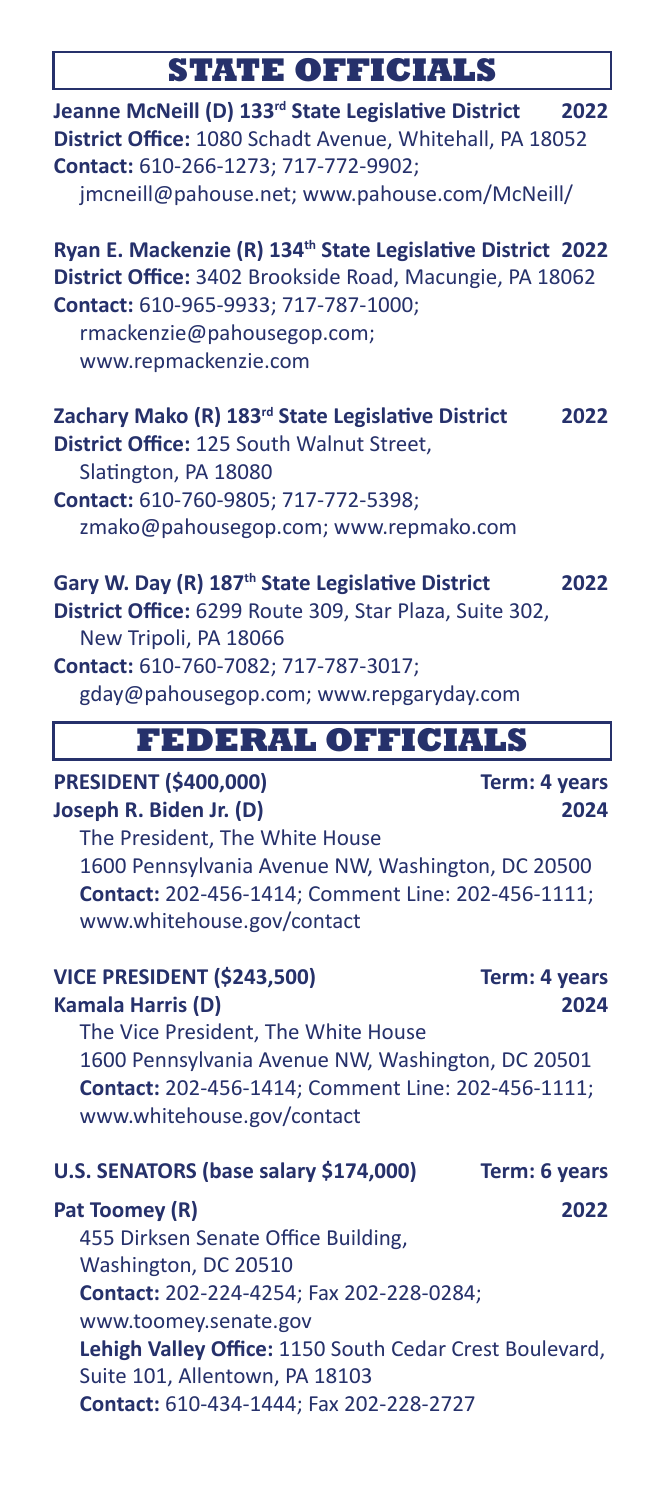### **FEDERAL OFFICIALS**

### **Robert P. Casey (D) 2024**

 393 Russell Senate Office Building, Washington, DC 20510 **Contact:** 202-224-6324; 1-866-802-2833; Fax 202-228-0604; www.casy.senate.gov **Lehigh Valley Office:** 840 West Hamilton Street, Suite 301, Allentown, PA 18101 **Contact:** 610-782-9470; Fax 610-782-9474

### **U.S. REPRESENTATIVE (base salary \$174,000) Term: 2 years**

#### **Susan Wild (D) 7th Congressional District 2022**

 Longworth House Office Building, Room 1607, Washington, DC 20515 **Contact:** 202-225-6411; Fax 202-226-0778; wild.house.gov **District Office:** 504 West Hamilton Street, Suite 3804, Allentown, PA 18101 **Contact:** 484-781-6000; 1-866-861-2624 (toll-free) **Satellite Office:** 400 Northampton Street, Suite 503, Easton, PA 18042 **Contact:** 610-330-1170 **Satellite Office:** 637 Main Street, Suite 316, Stroudsburg, PA 18360 **Contact:** 570-807-0333